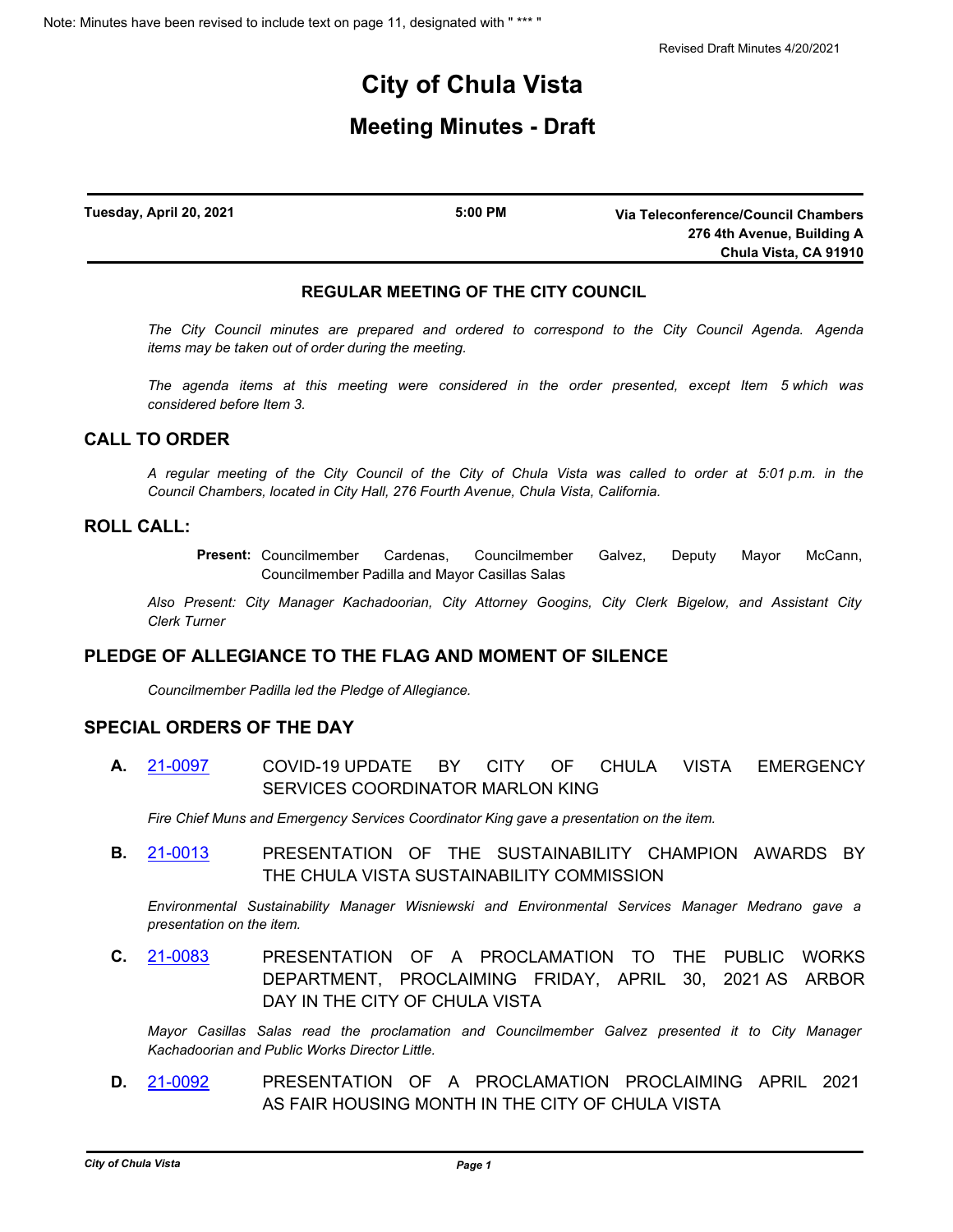*Mayor Casillas Salas read the proclamation and Councilmember Cardenas presented it to Estela De Los Rios.*

#### **CONSENT CALENDAR (Items 1 - 1.5)**

**1.** [21-0113](http://chulavista.legistar.com/gateway.aspx?m=l&id=/matter.aspx?key=5732) ORDINANCE NO. 3501 OF THE CITY OF CHULA VISTA ESTABLISHING THE SPEED LIMITS AT THE FOLLOWING SEGMENTS: (1) BONITA GLEN DRIVE BETWEEN BONITA ROAD AND THE CHULA VISTA CITY LIMIT AT 25 MPH, (2) INCREASING EASTLAKE PARKWAY BETWEEN OLYMPIC PARKWAY AND HUNTE PARKWAY FROM 45 MPH TO 50 MPH, AND (3) INCREASING BIRCH ROAD BETWEEN LA MEDIA ROAD AND EASTLAKE PARKWAY FROM 45 MPH TO 50 MPH; AND AMENDING SCHEDULE X OF THE REGISTER MAINTAINED IN THE OFFICE OF THE CITY ENGINEER TO REFLECT THE ESTABLISHED SPEED LIMITS (SECOND READING AND ADOPTION)

#### **Recommended Action: Council adopt the ordinance.**

**1.5** [21-0076](http://chulavista.legistar.com/gateway.aspx?m=l&id=/matter.aspx?key=5695) RESOLUTION NO. 2021-058 OF THE CITY COUNCIL OF THE CITY OF CHULA VISTA APPROVING THE RE-CERTIFICATION OF THE CITY OF CHULA VISTA SEWER SYSTEM MANAGEMENT PLAN

#### **Recommended Action: Council adopt the resolution.**

Approval of the Consent Calendar

- ACTION: A motion was made by Councilmember Galvez, seconded by Mayor Casillas **Salas, to approve staff's recommendations on the above Consent Calendar items, headings read, text waived. The motion carried by the following vote:**
	- **Yes:** 5 Cardenas, Galvez, McCann, Padilla and Casillas Salas
	- **No:** 0
	- **Abstain:** 0

## **ITEMS REMOVED FROM THE CONSENT CALENDAR**

*There were none.*

## **PUBLIC COMMENTS**

**2.** [21-0098](http://chulavista.legistar.com/gateway.aspx?m=l&id=/matter.aspx?key=5717) PUBLIC COMMENTS RECEIVED for April 20, 2021

*Sally Bartlett submitted comments in appreciation to the Public Works department for keeping the city maintained beautifully.*

*Nadia KeanAyub, Chula Vista resident, submitted comments expressing concern regarding actions taken by Newport Pacific Management Company.*

#### **ACTION ITEMS**

**3.** [20-0420](http://chulavista.legistar.com/gateway.aspx?m=l&id=/matter.aspx?key=5467) PRESENTATION OF AN UPDATE ON THE CITY OF CHULA VISTA TRAILS MASTER PLAN, AND RICE AND SNAKE CANYON LOOP TRAIL PILOT PROGRAM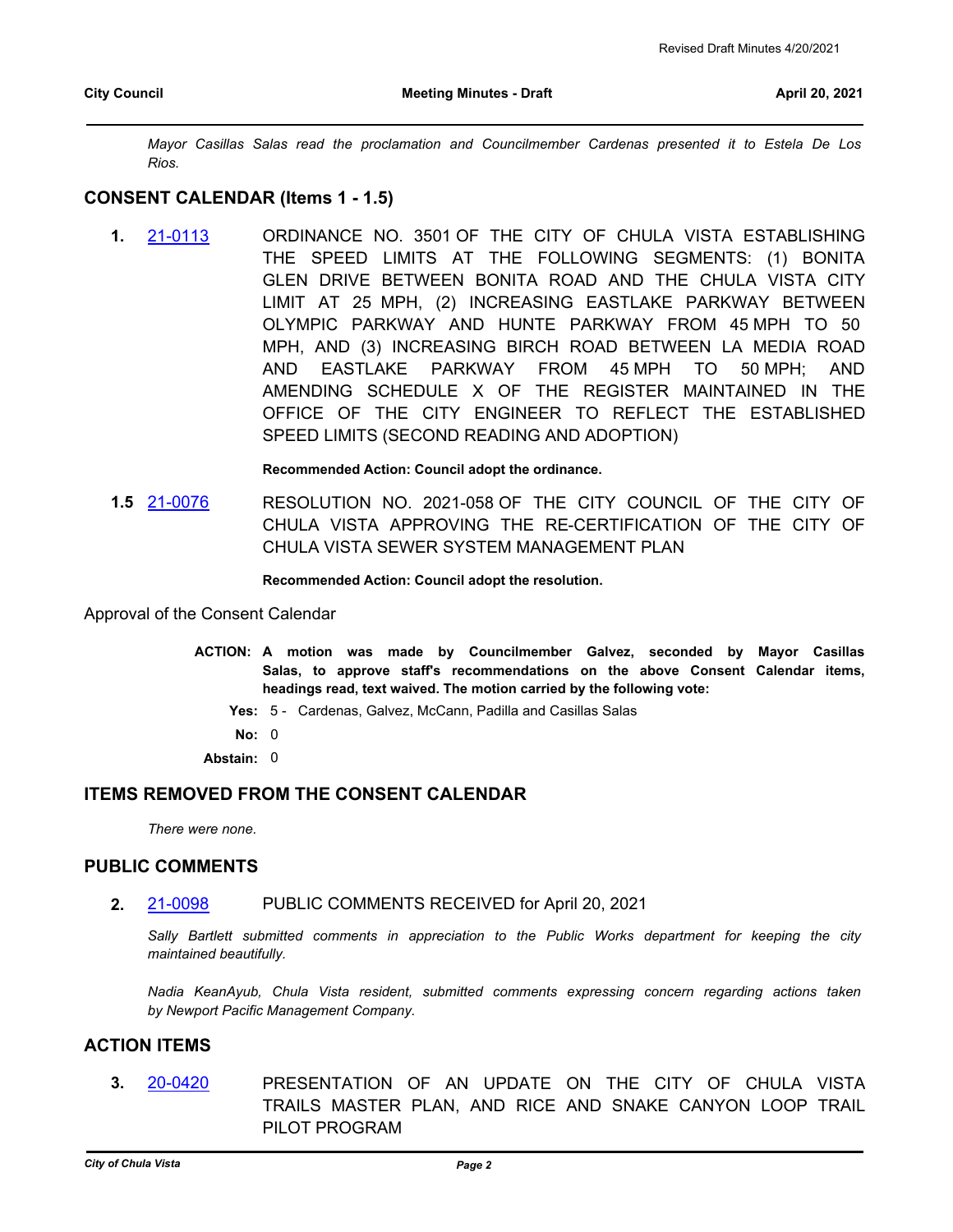*Senior Planner Goddard and Landscape Architect Caro gave a presentation on the item.*

*The following members of the public submitted comments in support of staff's recommendation on the item:*

*-Dan Fellenbaum, Chula Vista resident -Daniel Briceno -Sean Murphy, Chula Vista resident -Jason McDonald, Escondido resident -Matt Phillips, Chula Vista resident -Susie Murphy, Chula Vista resident -Javier Araiza, San Diego resident -Melissa Ridgeway, Chula Vista resident -Devin Ridgeway, Chula Vista resident -Matthew S -Eric Quillen, Chula Vista resident -Rocky Valenzuela -Maribel Morales, Chula Vista resident -Jake Carlsen, Chula Vista resident -Allyn Olsen -Matthew Lowery -Todd Galarneau, Santee resident -Matt Krause, Chula Vista resident -Ronnie Williams, Bonita resident -Emily Cebulski, San Diego resident -Thomas Fellenbaum, Chula Vista resident -Joseph Edwards, Spring Valley resident -Chris Obra, Chula Vista resident -Jeffrey Veal, Bonita resident -Robert Moffitt, Chula Vista resident -Arturo Magana, Chula Vista resident -Erick Luna, Chula Vista resident -John Mendez, Chula Vista resident -Nelson Mozzini, Chula Vista resident -Amor Fuentecilla, Bonita resident -Ayako Boll, Chula Vista resident -Robert Ruiz, Chula Vista resident -John Mendez, Chula Vista resident -Maria Andres, Chula Vista resident -Adolfo Gonzalez, Chula Vista resident -Dan Carr, Poway resident -H. Anthony Harris, San Diego resident -Ankit G, San Diego resident -Jeff Hammett, Lemon Grove resident -George Johnston, San Diego resident -Michael Ladinig, San Marcos resident -Anna Pikul, La Jolla resident -Gail Winiar, Jamul resident -Jason Askegreen, Escondido resident -Laurence Fromm, Poway resident -Robert Kay, Bonita resident -Amir Aftahi, Chula Vista resident -Justina Strausbaugh, San Marcos resident -Jorge Galaz, San Diego resident*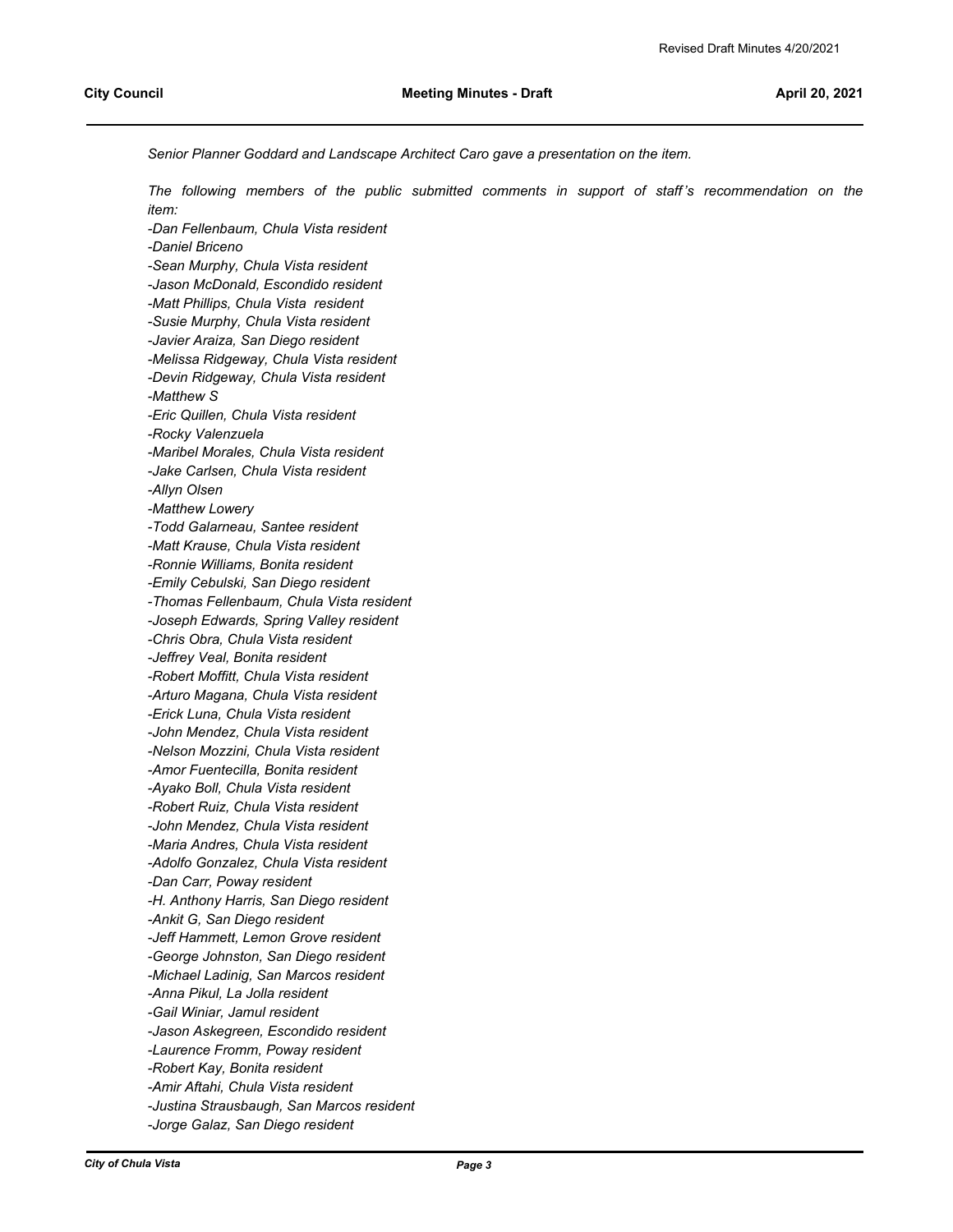*-Chuck Westerheide, San Diego resident -George Keller, La Mesa resident -James Luzbetak, La Mesa resident -Torrin Bechtel, San Diego resident -Gareth Evans, San Diego resident -Barbara Westlake, Carlsbad resident -Erin Mann, San Diego resident -Aaron Amerine, El Cajon resident -Carlos Valdez, San Diego resident -Tony Chen, Del Mar resident -Kyle Kupper, San Diego resident -James Smith, San Diego resident -Tom Frank, Solana Beach resident -Guillermo Solorzano, San Diego resident -Kai Johnson, San Diego resident -Marco Araujo, Encinitas resident -Charles Richmond, San Diego resident -Steve Thomas, San Diego resident -Frank Falcone, Escondido resident -Timothy Cockerham, San Diego resident -David Smith, San Diego resident -Chuck Edenburn, Lakeside resident -Andrew Patron, San Marcos resident -Don Litzenberg, San Diego resident -William Farrell, San Diego resident -Evan Sutton, San Diego resident -Kevin Loomas, San Diego resident -Mike Moore, San Diego resident -Renee Cardinal, Spring Valley resident -Steve Granata, Oceanside resident -Ron Guitard, Chula Vista resident -Chris LeBaron, San Diego resident -Susanne Glasgow, Jamul resident -Jason Guhse, San Diego resident -Dave Callender, Encinitas resident -Ari Hague, San Diego resident -Mark Huckins, San Diego resident -Ian Brigden, Carlsbad resident -Mike Horan, San Diego resident -Tom Mauro, San Diego resident -Brian Nixon, San Diego resident -Stephen Pearlman, San Diego resident -Scott Braden, Santee resident -Noel Harris, Carlsbad resident -John Gray, San Diego resident -Timothy Schroeder, Chula Vista resident -Ryan Cross, San Diego resident -Helen Laverdiere-Bushey, El Cajon resident -Mark Gardner, Chula Vista resident -John Holloway, San Diego resident -Alek Pena, Chula Vista resident -Brendan Tovar, Chula Vista resident -Ryan Swadener, Chula Vista resident*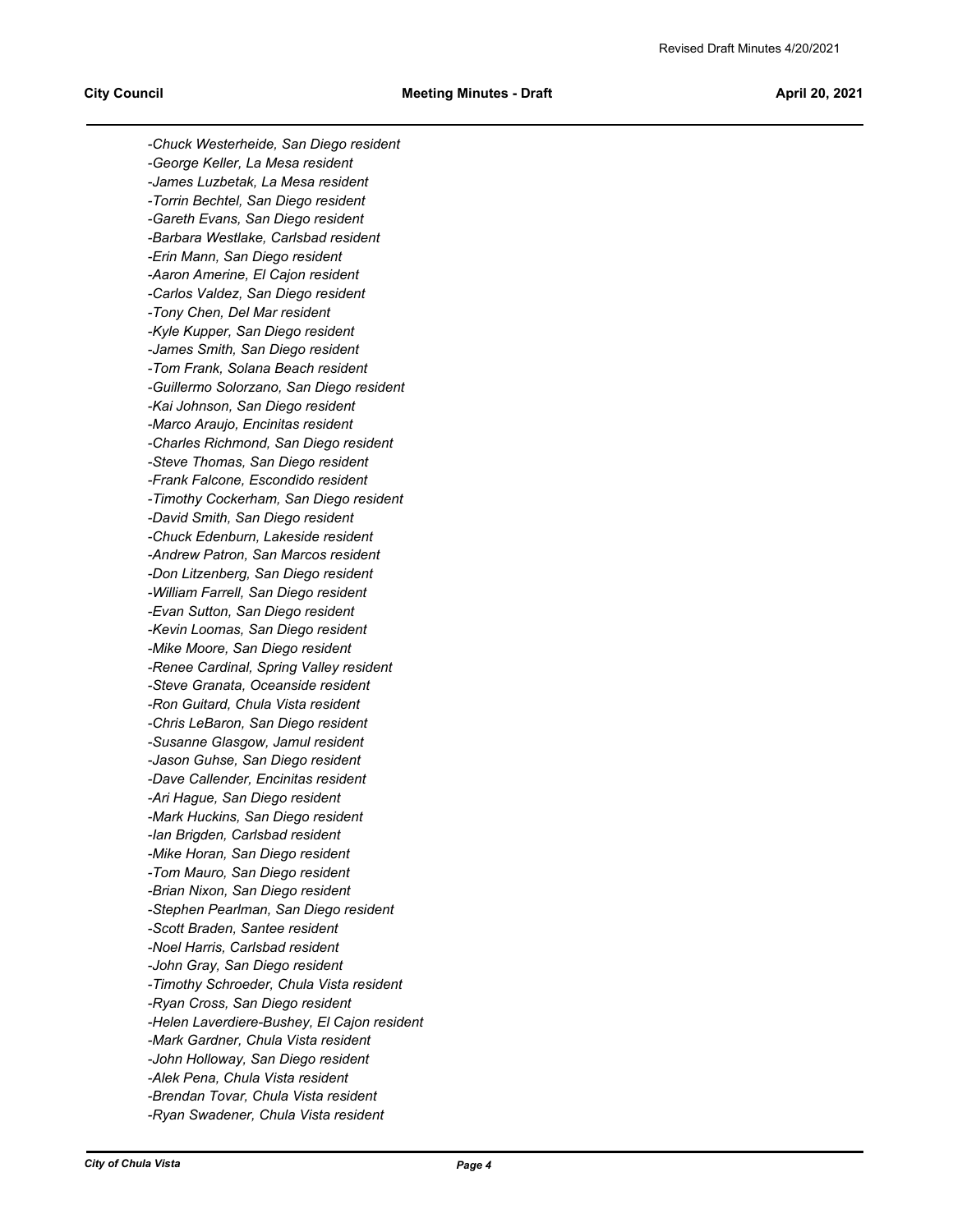*-Richard Whipple, Chula Vista resident -Steve Kolokowsky, San Diego resident -John Toman, San Diego resident -Lynx Vanasse, San Diego resident -Jud Rhode, La Jolla resident -Freddy Flores, Escondido resident -James Murren, San Diego resident -James Hoyle, Carlsbad resident -Michael Hamman, San Diego resident -Anna Carrillo, Chula Vista resident -Paul Schroeder, San Diego resident -Matthew Phillips, Chula Vista resident -Anthony Alamilla, San Ysidro resident -Arthur Casillas, Chula Vista resident -Matt Schinderle, San Diego resident -Patrick Murray, Chula Vista resident -Jyale Michel, Chula Vista resident -Jose Centeno, Chula Vista resident -Eric Eleccion, Chula Vista resident -Jonas Renemark, San Diego resident -Marlon Estepa, Chula Vista resident -Raymond Pacheco, Chula Vista resident -Richard Nevarez, Oceanside resident -Aaron McElderry, Oceanside resident -Carlos Martinez, Chula Vista resident -Alex Arreola, Chula Vista resident -Jason Schmidt, Chula Vista resident -Kekoa Haslop, San Diego resident -Omar Marquz, Bonita resident -Devin Ridgeway, Chula Vista resident -Melissa Ridgeway, Chula Vista resident -Rick Ponce, San Diego resident -Nathaniel Weissman, San Diego resident -Enrique Alvarez Malo, Spring Valley resident -Todd Monzingo, Chula Vista resident -Charmaine Ernst, San Diego resident -Jon Major, Lemon Grove resident -Michael Clodfelter, San Diego resident -Carlos Valdez, San Diego resident -Georgina Garibay, San Diego resident -Robert Murillo, Chula Vista resident -Merwynn Ramos, San Diego resident -Jeff Ela, San Diego resident -Jose Ortega, Chula Vista resident -Andy Andrade, San Diego resident -Robert Kay, Bonita resident -Jun Perez, Chula Vista resident -Ryan Jay Ramos, Chula Vista resident -Xandro Dael, San Diego resident -Angel Hernandez, Chula Vista resident -Jeffrey Padgett, San Ysidro resident -Jorge Jimenez, Chula Vista resident -Garry Labitad, Chula Vista resident*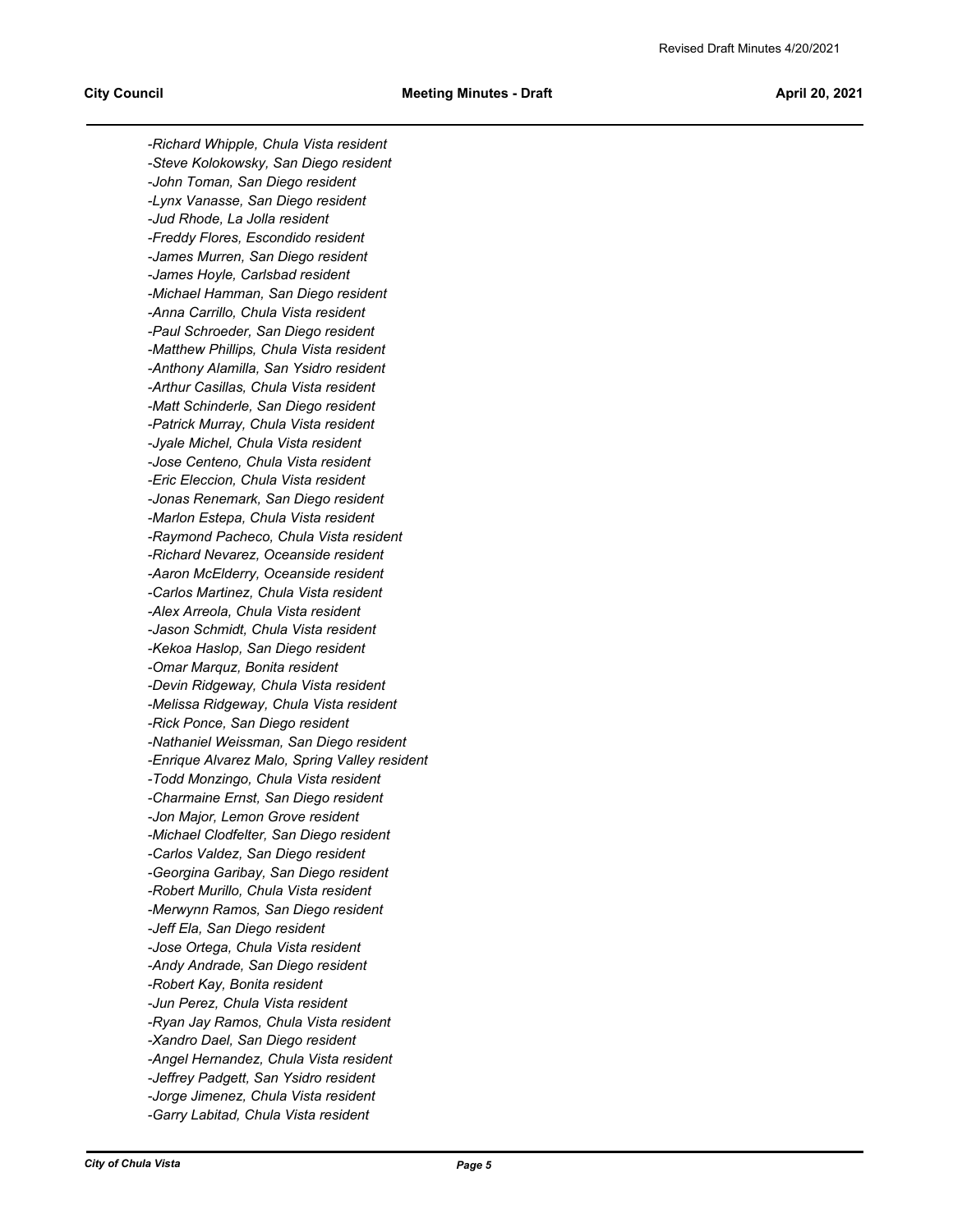*-Mark Mina, National City resident -Cuahutemoc Orozco, Chula Vista resident -Jose Nolasco, San Ysidro resident -Albert Leon, Chula Vista resident -David Merlo, San Diego resident -Dario Garcia, Chula Vista resident -Andrew Palek, San Diego resident -Hector Ayala, San Diego resident -Curtis Wevodau, Chula Vista resident -Sean Murphy, Chula Vista resident -Carlos Calderon, Chula Vista resident -Neil Nucup, El Cajon resident -Adam Garling, Chula Vista resident -Frank Falcone, Escondido resident -Victor Avina, Chula Vista resident -Mark Sepulveda, Chula Vista resident -Marcos Caraveo, Chula Vista resident -Andrew DePratti, Chula Vista resident -Roger Phillips, Chula Vista resident -Darryl Suasi, Chula Vista resident -Steven Banh, San Diego resident -Daniel Melendrez, Chula Vista resident -Scott Cloyd, La Mesa resident -Gadiel, U.S. Navy -David Mitchell, Bonita resident -Irma DePratti, Chula Vista resident -Changwen Liu, San Diego resident -Joey Fasano, Chula Vista resident -Dom Dias, San Diego resident -Benjamin Ruiz, San Diego resident -Francis Lim, San Diego resident -Jaime Bernal, San Diego resident -Ethan Janke, Bonita resident -Chris Wessels, El Cajon resident -Holley Hawthirn, Lancaster resident -Theresa Janke, Bonita resident -Frank Padaon, San Diego resident -Ernest Hale, San Diego resident -Ian Kelly, San Diego resident -Morgan Sumner, Chula Vista resident -Robert Dela Cruz, San Marcos resident -Oscar Martinez, Chula Vista resident -Alex Hamana, San Diego resident -Theodore Myers, San Diego resident -Sigfrido Urtecho, Chula Vista resident -Greg Baker, Chula Vista resident -Ricardo Gomez, Bonita resident -Ian Goodfellow, Encinitas resident -David Villagomez, Chula Vista resident -Ron Marquez, San Diego resident -Gus Sanchez, El Cajon resident -Tyler Witzel, El Cajon resident -Jedidiah Cobarrubias, San Diego resident*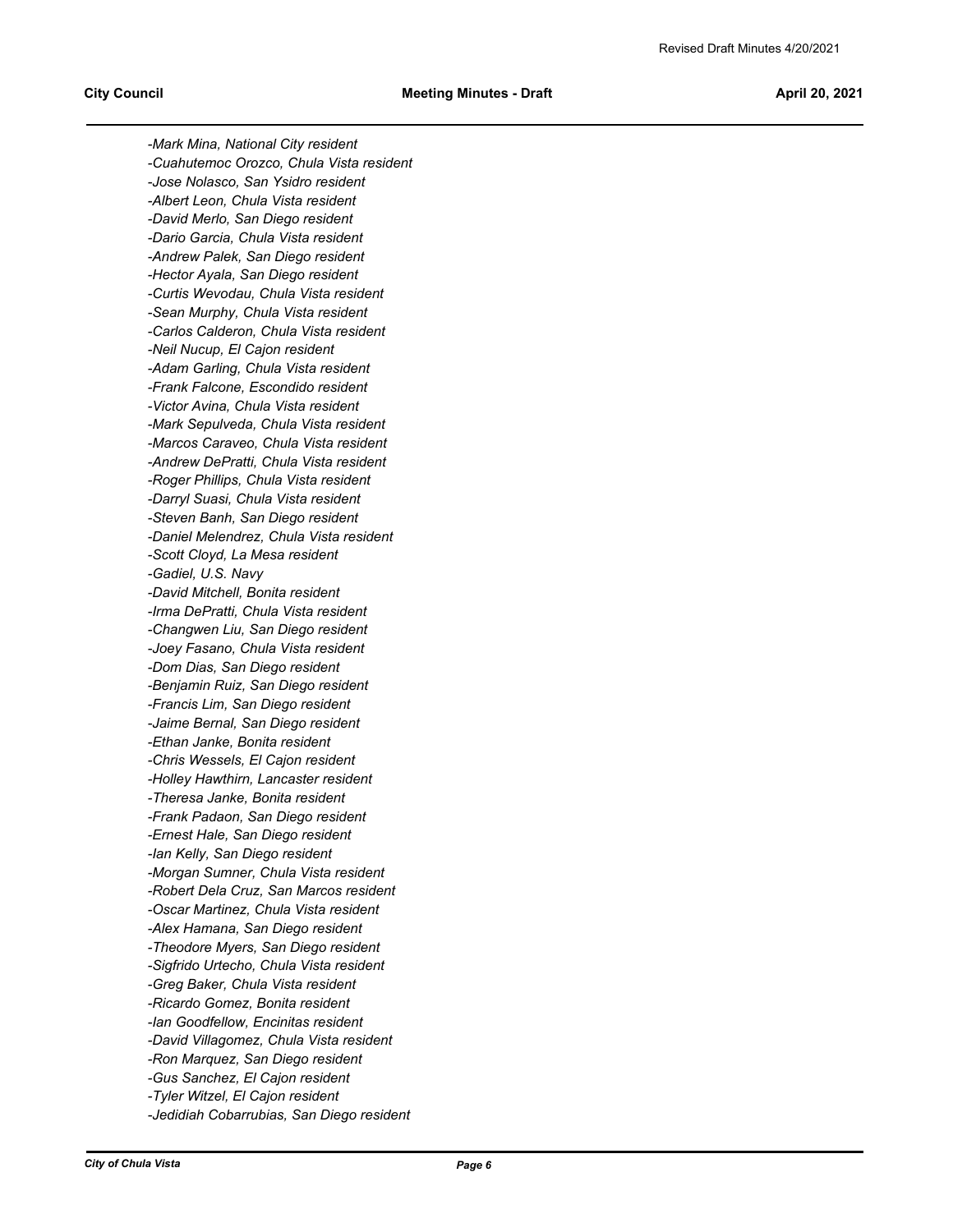*-Jose De Anda, Chula Vista resident -Edward Garcia, Chula Vista resident -Miguel Zuniga, El Cajon resident -Alexzander Hurst, Chula Vista resident -Gabriela Salazar, Chula Vista resident -Ryan Rogers, San Diego resident -Andrew Nix, Chula Vista resident -John Barlolong, Chula Vista resident -Eric Abutin, Bonita resident -Andre Liu, La Jolla resident -Alfredo Tapia, Chula Vista resident -Matthew Stone, San Diego resident -Victor Solorio, Chula Vista resident -Angelica Solorio, Chula Vista resident -Anthony Svonovec, Chula Vista resident -Karlo Soria, San Diego resident -Kim Tran, San Diego resident -Cyril Florin, San Diego resident -Tom Sprink, Cardiff resident -Marilyn Phillips, Chula Vista resident -Violeta Santoyo, La Mesa resident -Jeremy Netzley, Carlsbad resident -Kurt Rein, Cardiff resident*

*David Hogan, representing the Sierra Club, submitted comments in opposition to staff 's recommendation on the item.*

**4.** [21-0031](http://chulavista.legistar.com/gateway.aspx?m=l&id=/matter.aspx?key=5650) CONSIDERATION OF ACCEPTING THE CLIMATE CHANGE WORKING GROUP'S RECOMMENDATIONS FOR UPDATING THE CHULA VISTA 2017 CLIMATE ACTION PLAN

> RESOLUTION NO. 2021-059 OF THE CITY COUNCIL OF THE CITY OF CHULA VISTA ACCEPTING THE CLIMATE CHANGE WORKING GROUP'S RECOMMENDATIONS FOR NEW GREENHOUSE GAS EMISSION REDUCTION STRATEGIES AND DIRECTING STAFF TO UPDATE THE 2017 CLIMATE ACTION PLAN ACCORDINGLY FOR FUTURE CONSIDERATION

*Conservation Specialist Downs, Climate Change Working Group Chair Legaspi and Fabiola Lao, representing Center for Sustainable Energy, gave a presentation on the item.*

*The following members of the public submitted comments in support of staff's recommendation on the item:*

*-Vanessa Garcia, Bonita resident*

*-Matthew Lowery* 

*-Fabiola Lao San Diego, resident*

*-Carolyn Scofield* 

*-Shelah Ott San Diego, resident*

*-Karinna Gonzalez Bonita, resident*

*-Ronald Hidinger Chula Vista, resident*

*-Rita Clement Chula Vista, resident*

*-Susie Murphy Chula Vista, resident*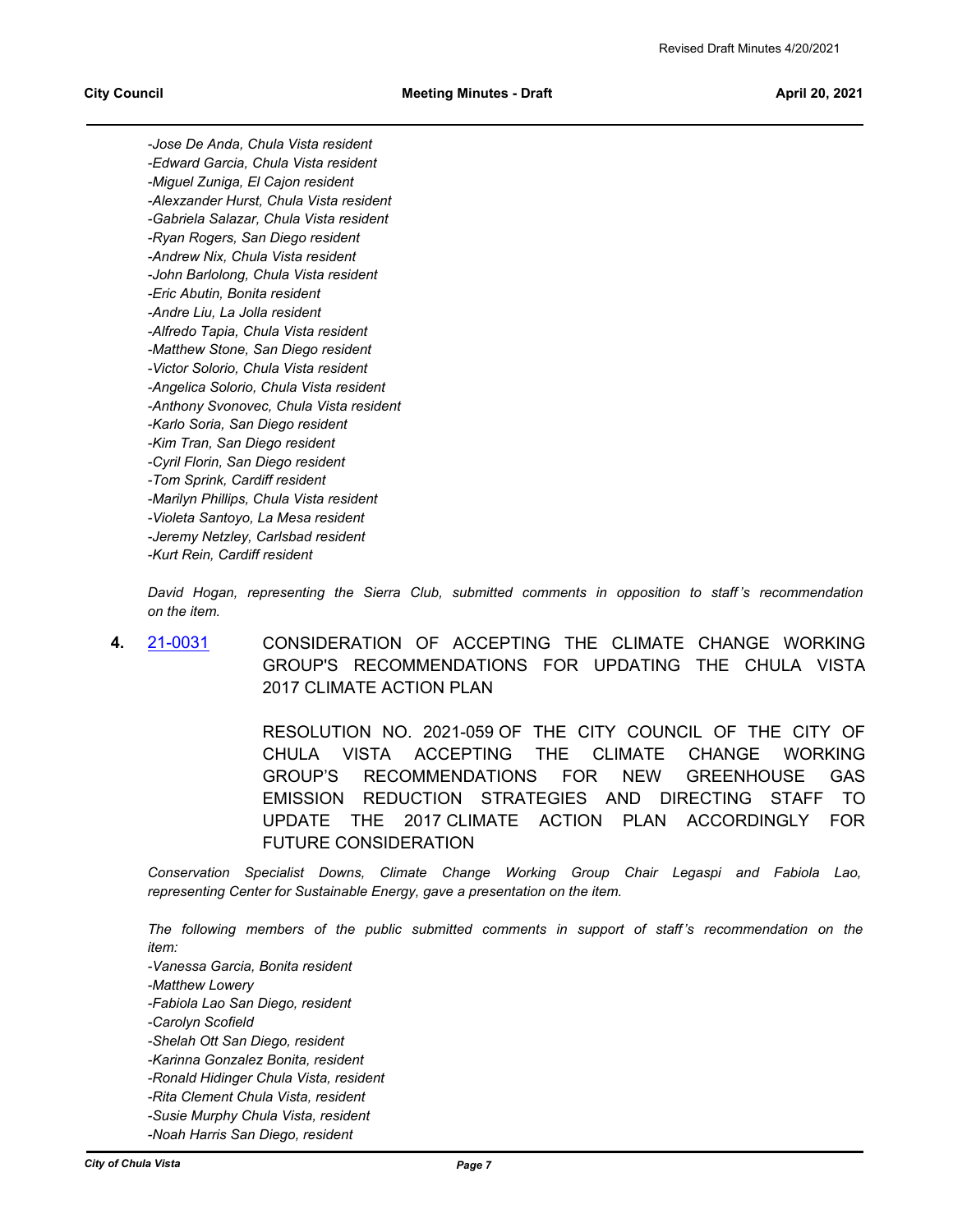*-Tara Hammond La Jolla, resident*

*Mike Hartley, representing Local #230, submitted comments requesting the City to consider more cost-effective choices.*

- **A motion was made by Councilmember Galvez, seconded by Mayor Casillas ACTION: Salas, to Resolution No. 2021-059, heading read, text waived. The motion carried by the following vote:**
	- **Yes:** 5 Cardenas, Galvez, McCann, Padilla and Casillas Salas
	- **No:** 0

**Abstain:** 0

**5.** [21-0099](http://chulavista.legistar.com/gateway.aspx?m=l&id=/matter.aspx?key=5718) CITY COUNCIL CONSIDERATION OF AND POSSIBLE ACTION WITH RESPECT TO THE CHULA VISTA POLICE DEPARTMENT OPERATION OF AUTOMATED LICENSE PLATE RECOGNITION (ALPR OR LPR) SYSTEMS AND DATA SHARING PROGRAM THROUGH AN AGREEMENT WITH VIGILANT/MOTOROLA

*Police Chief Kennedy and Police Captain Thunberg gave a presentation on the item.*

*The following members of the public spoke in opposition to staff's recommendation:*

*-Sophia Rodriguez, Chula Vista resident*

*-Ricardo Medina, Chula Vista resident*

*-Matthew Arnold, Chula Vista resident*

*-Nancy Relaford, San Diego resident, who also spoke on behalf of Claire Pratt, Bonita resident; Nicholas Paul, Chula Vista resident; and Eduardo Saldivar, Chula Vista resident*

*-Pedro Rios, Chula Vista resident, who also spoke on behalf of Kelly Zavala and Margaret Baker*

*-Norell Martinez, Chula Vista resident, who also spoke on behalf of Becky Thimm, Chula Vista resident; Gerilyn Brown, Chula Vista resident; and Vivian Dunbar*

*-Benjamin Prado, San Diego resident*

*The following members of the public spoke in support of staff's recommendation: -Brett Davis, Chula Vista resident -Shannon Shay, Chula Vista resident*

*Byron Richardson submitted a request to speak but was not present when called.*

*The following members of the public submitted written documentation in opposition of staff's recommendation but did not wish to speak: -Benjamin Prado -Silvia Saldivar, Chula Vista resident -Kelly Zavala, San Diego resident*

*The following members of the public submitted comments in support of the ALPR program: -Mike Garcia -Sarah Morga, Chula Vista resident -Christopher Ramirez, Chula Vista resident -Brett Davis, Chula Vista resident -Mike Diaz, Chula Vista resident -Norma Cazares -Shane Stiles, Chula Vista resident -Dell Miller, Bonita resident -David Sanchez*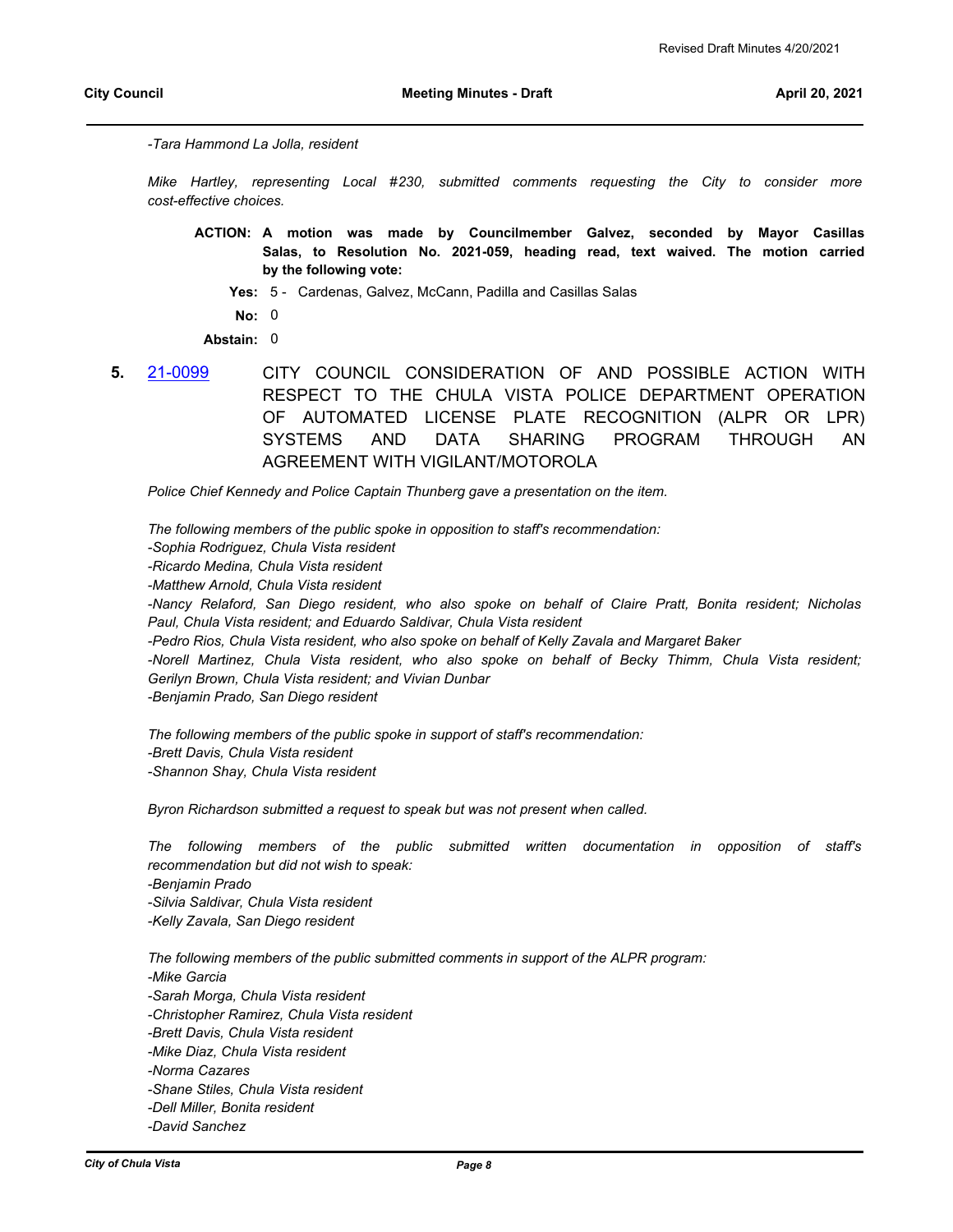*-Virginia Jensen -Cat Mills -J. Miller -Nico Sanchez -Susie Murphy, Chula Vista resident -N C -D Dull -Shannon Shay -Mr S -Daniel Martin -Filiberto Mendez -J H -Dustin Bruzee, Chula Vista resident -David Roberts -Anthony Molina -K Michelle -Mike Jones, Chula Vista resident -Adrian Garcia, Chula Vista resident -C Bearss, Chula Vista resident -William Lopez, La Mesa resident -S Foxx -J Diaz -Peter Jensen -Cheryl Smith -Colleen Black -Vern Sallee, Chula Vista resident -Solomon Kert -Gary Wedge, San Diego resident -Anna Wright, Chula Vista resident -Stephen Wright, Chula Vista resident -Doug Wood, Chula Vista resident -Edgar Garcia, Chula Vista resident -Manny Salazar -Daniel Gonzalez -Eric Wood, Chula Vista resident -Sandra Wagner, Chula Vista resident -John Haugland, Chula Vista resident -Mike German, Bonita resident -Becky Cortez, Chula Vista resident -J T, Atlanta, GA resident -Mike Tardy, San Diego resident -Patricia Bartels, Chula Vista resident -Juan & Cindy Hernandez, Chula Vista resident -Charles Hernandez -Jeff Mielke, Chula Vista resident -John Ortiz -Darshan Patel -Cy Stevens -Peter Watry, Chula Vista resident -Mudhafer Jarjees, Chula Vista resident -Sam Salem -Salem Zora -Fauzi Zora*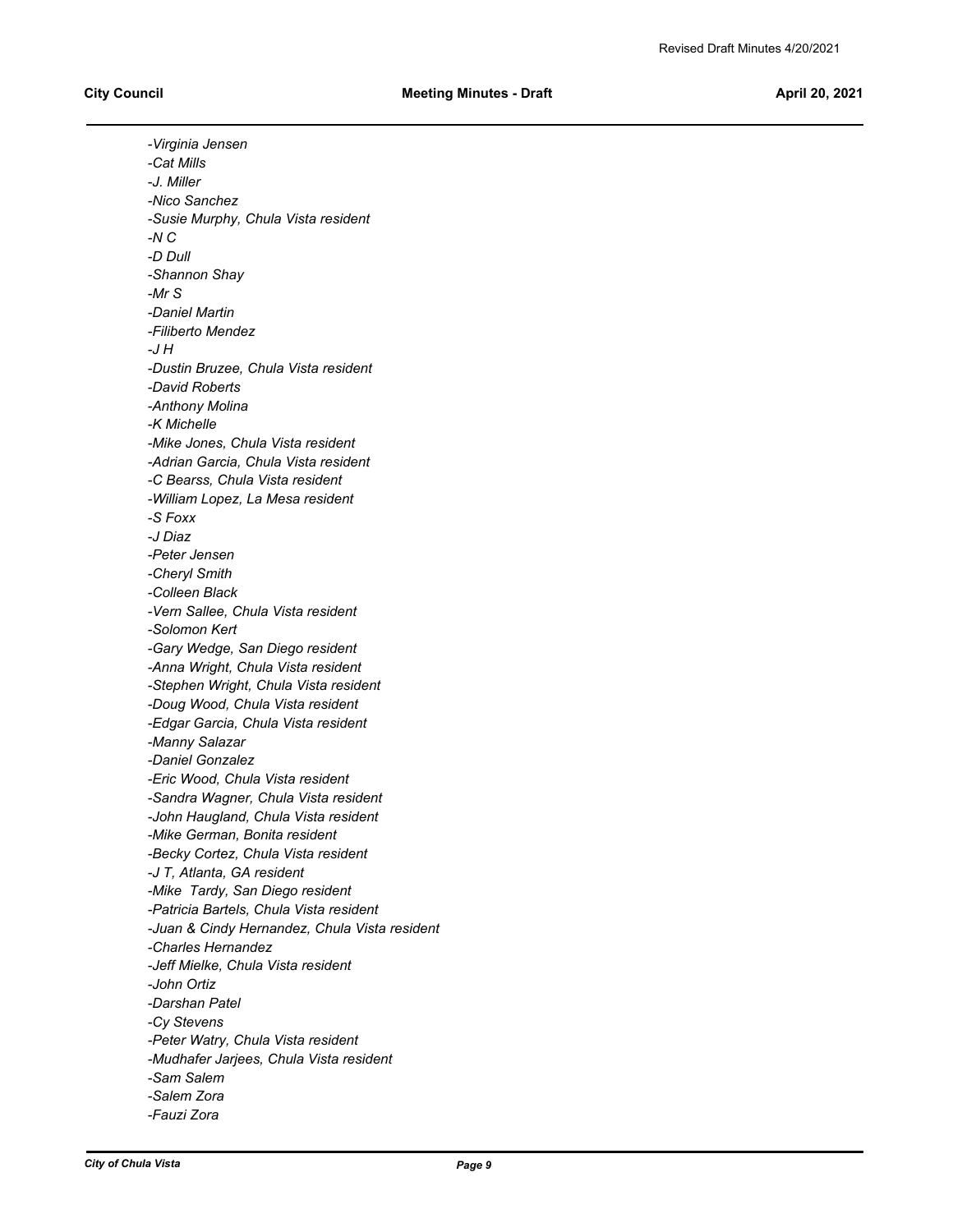Gerry Sablan submitted comments in support of the ALPR program, and suggested the City form an *oversight committee.* 

*The following members of the public submitted comments in opposition to the ALPR program: -Eduardo Saldivar, Chula Vista resident -Dulce Garcia, San Diego resident -Elizabeth Nunez -Francis Riley, Chula Vista resident -Mejgan Afshan -Javier Padilla, National City resident -Lanelle Teran, San Diego resident -Kelly Zavala -Nan Kar -Kayleigh Hernandez, San Diego resident -Gloria Teran, Escondido resident -Kathy Tell, Carlsbad resident -Silvia Saldivar -Lorilee SanAgustin, Chula Vista resident -Jocelyn Yerena -Maria Reyes, Chula Vista resident -Eduardo S, Chula Vista resident -Monica Santos -Alicia Pentico, Bonita resident -Daria Lopez, Chula Vista resident -Ashley Roane, San Diego resident -Connie Mack -Marcia Garcia, Chula Vista resident -Lynn DeHahn -Marian Ruiz, Lemon Grove resident -Erin TsurumotoGrassi, San Diego resident -Kandi CustodioTan -Wedad Schlotte -M Ramirez, San Diego resident -Tama BeckerVarano, San Diego resident -David Harris, San Diego resident -Michael M, San Diego resident -Katie Zeitz, San Diego resident -Chelsey Birgisdottir, San Diego resident -Kathy Hardy, Chula Vista resident -Lois Klepin, Chula Vista resident -Rebecca Wallies, San Diego resident -Nicole Oga -Jessie Schmitte, Chula Vista resident -Stanley Baggett -Gloria Escalera -Carol Hayes*

*Margaret Baker submitted comments in opposition to the ALPR program and in support of a moratorium on the program.*

*.*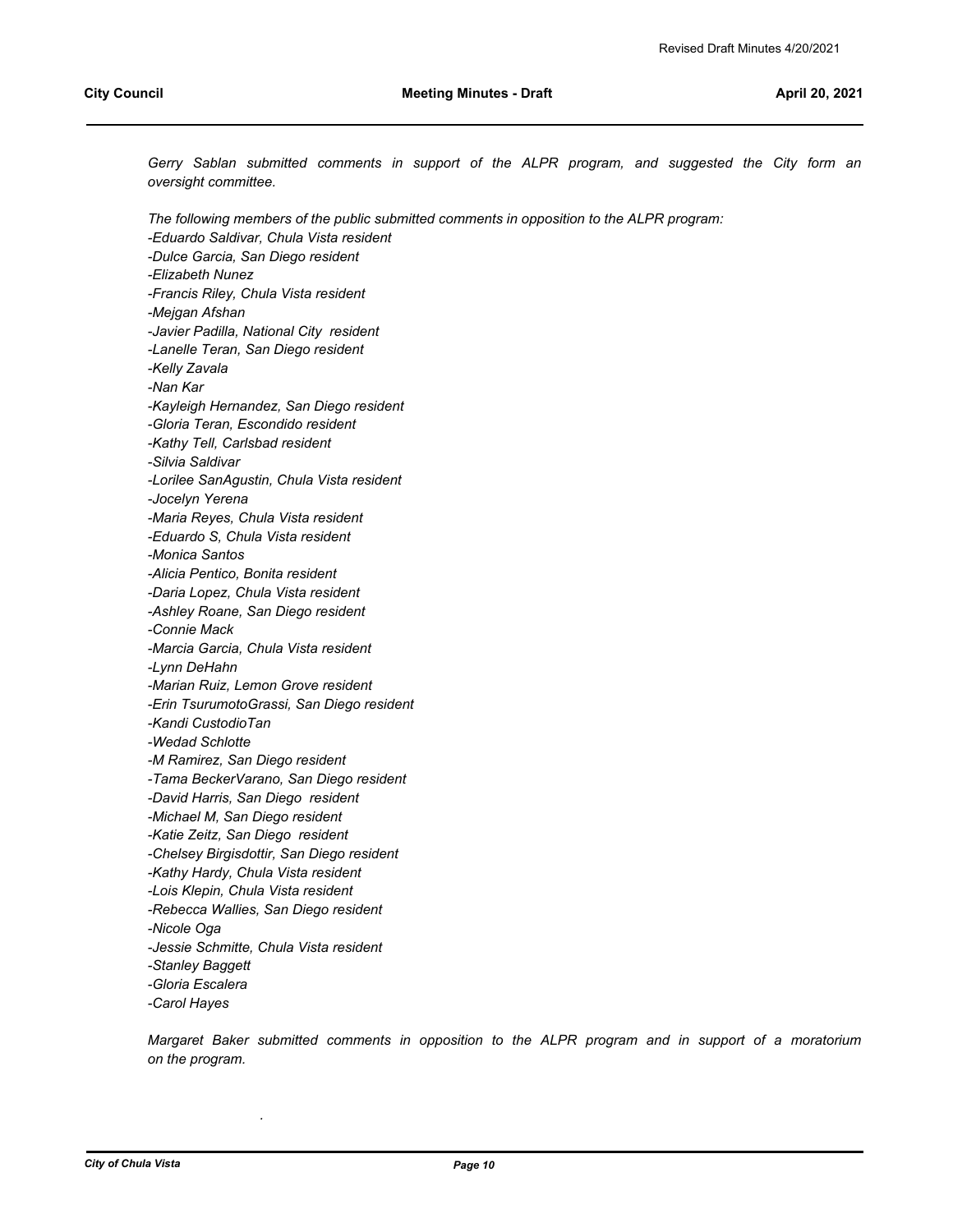- **A motion was made by Mayor Casillas Salas, seconded by Deputy Mayor ACTION: McCann, to reauthorize the Automated License Plate Recognition (ALPR) program for one year and, in that time, conduct listening sessions throughout the City, ideally with Councilmembers who would organize the sessions, with a minimum of one listening session on each the east and west sides of the City, but ideally one in each City Council district; and to direct staff to determine the feasibility of establishing a group for oversight of the ALPR program, including the potential cost, for consideration of further action. The motion carried by the following vote:**
	- **Yes:** 5 Cardenas, Galvez, McCann, Padilla and Casillas Salas
	- **No:** 0
- **Abstain:** 0
- \*\*\*
- *At the request of Councilmember Padilla, there was consensus of the Council to make a referral to staff to present for Council consideration a proposed framework to formalize the ad -hoc Police advisory committee, making it a formal, standing commission of the City with its members appointed by the City Council and certain seats filled by individuals with specified qualifications; and to provide the commission*  with support, a defined purpose, including advising the Council on community policing issues, and *possession of a degree of independent oversight.*

#### **CITY MANAGER'S REPORTS**

*There were none.*

## **MAYOR'S REPORTS**

*Mayor Casillas Salas spoke regarding the following events: meeting with the Mayor of Tijuana, swearing -in ceremony for seven police officers, and opening of Grasshopper Dispensary and Farmer's Table.* 

*Mayor Casillas Salas paid tribute to Dr. Emerald Randolph and stated the meeting would be adjourned in her honor.*

#### **COUNCILMEMBERS' COMMENTS**

*Councilmember Galvez spoke regarding the following events: openings of Grasshopper Dispensary and Farmer's Table, Earth Day event, and Armenian genocide remembrance.* 

*Deputy Mayor McCann spoke of his attendance at the following: Search Bar & Restaurant and Hanu Korean BBQ, Farmers Table ribbon-cutting, and the promotion of seven police officers.*

*Councilmember Cardenas spoke regarding repurposing Fire Station No. 5 for the opening of the Monoclonal Antibody Regional Center and expressed gratitude to the County and San Ysidro Health Center for partnering with the City in providing critical medical services for COVID-19 patients.*

*Councilmember Padilla expressed his gratitude for being able to return to in-person Council meetings.*

## **CITY ATTORNEY'S REPORTS**

*There were none.*

#### **CLOSED SESSION**

*Pursuant to Resolution No. 13706 and Council Policy No. 346-03, Official Minutes and records of action taken during Closed Sessions are maintained by the City Attorney.*